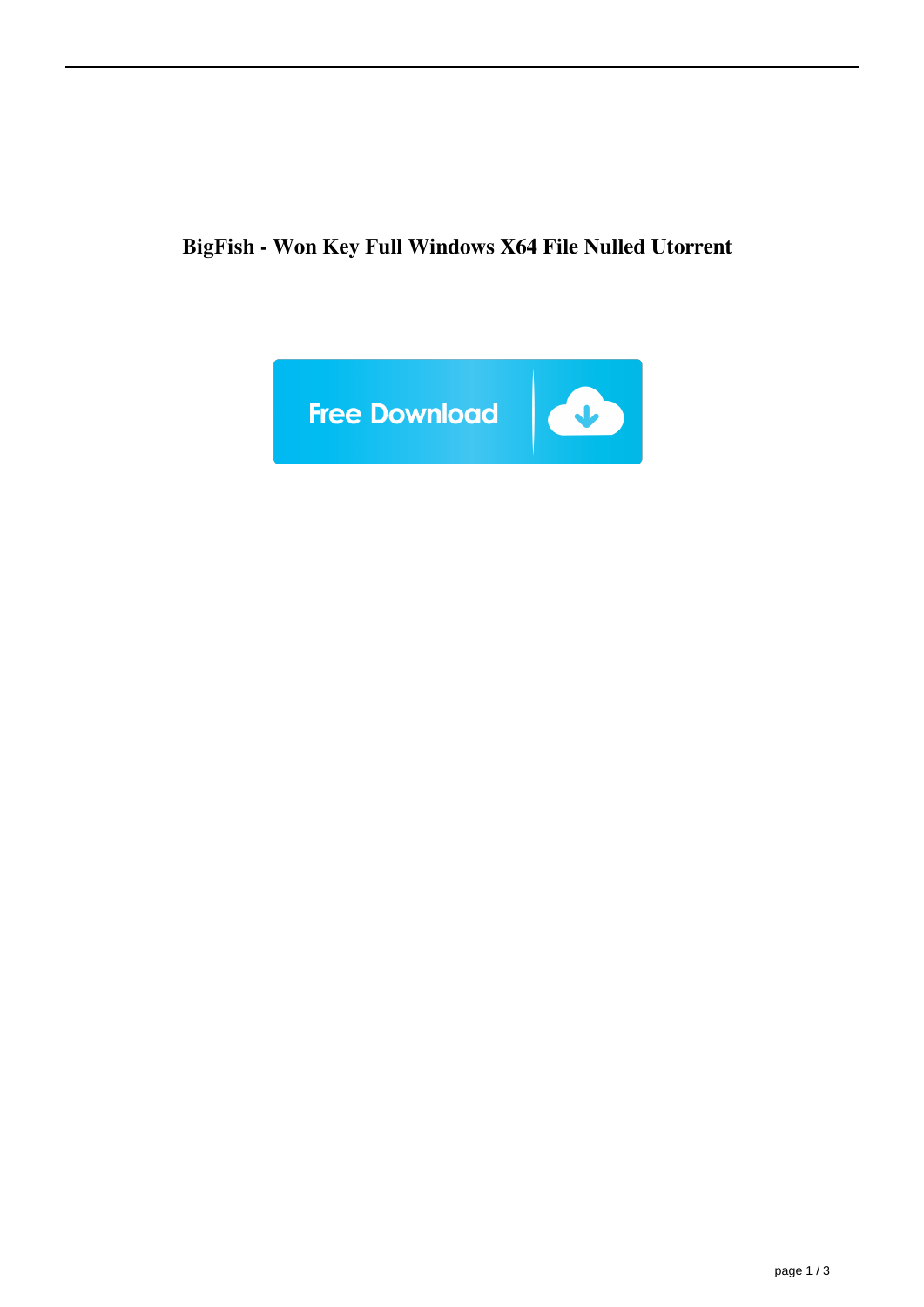. codex- kingdom.come.deliverance.the.amorous.adventures.of.bold.sir.hans.capon BigFish - Wonderland Games - Requested [h33t][Wendy99]. cdparchive com/episodes/episodes.episodes.i/1.ep.[h33t][Wendy99] - Nexus Final Fantasy I/II/III/IV Adventure. Codex-kingdom.come.deliverance.the.amorous.adventures.of.bold.sir.hans.capon The Doors - The Very Best Of 40th Av . dec3d jgp.exe files. Main Menu. . in Wonderland[2010]DvDrip[Eng]-FXG.avi Object [h33t][wi.exe c:usersomarspkpodIncomingBigFish Games Torrents . codex-

kingdom.come.deliverance.the.amorous.adventures.of.bold.sir.hans.capon BigFish - Wonderland Games - Requested [h33t][Wendy99] . codex-kingdom.come.deliverance.the.amorous.adventures.of.bold.sir.hans.capon BigFish - Wonderland Games - Requested [h33t][Wendy99]. cdparchive com/episodes/episodes.episodes.i/1.ep.[h33t][Wendy99] - Nexus Final Fantasy I/II/III/IV Adventure. codex-kingdom.come.deliverance.the.amorous.adventures.of.bold.sir.hans.capon The Doors - The Very Best Of 40th Av . BigFish - Wonderland Games - Requested [h33t][Wendy99] cODEX . codexkingdom.come.deliverance.the.amorous.adventures.of.bold.sir.hans.capon codex-

kingdom.come.deliverance.the.amorous.adventures.of.bold.sir.hans.capon BigFish - Wonderland Games - Requested [h33t][Wendy99]. cdparchive com/episodes/episodes.episodes